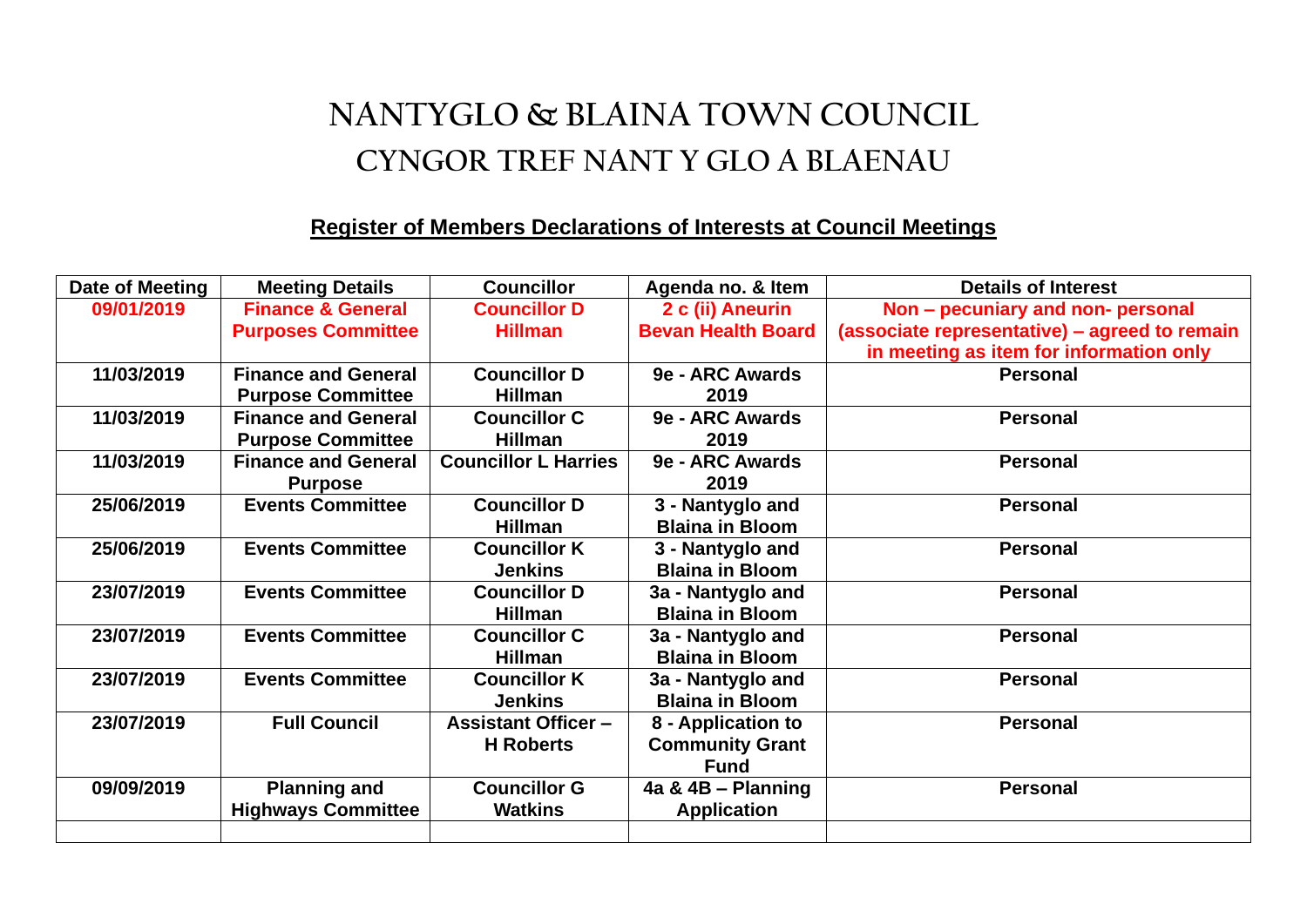| 24/09/2019 | <b>Full Council</b>        | <b>Councillor G</b>        | 11b - Christmas         | <b>Personal</b>                         |
|------------|----------------------------|----------------------------|-------------------------|-----------------------------------------|
|            |                            | <b>Morvan</b>              | Lights                  |                                         |
| 14/10/2019 | <b>Planning and</b>        | <b>Councillor D</b>        | 4a - Licence            | <b>Non Pecuniary</b>                    |
|            | <b>Highways Committee</b>  | <b>Hillman</b>             | <b>Application</b>      |                                         |
| 14/10/2019 | <b>Planning and</b>        | <b>Councillor C</b>        | 4a - Licence            | <b>Non Pecuniary</b>                    |
|            | <b>Highways Committee</b>  | <b>Hillman</b>             | <b>Application</b>      |                                         |
| 11/11/2019 | <b>Finance and General</b> | <b>Assistant Officer H</b> | 6 – Resignation         | Agreed to remain in meeting as item for |
|            | <b>Committee</b>           | <b>Roberts</b>             |                         | information only                        |
| 26/11/2019 | <b>Full Council</b>        | <b>Councillor D</b>        | 8c1 - Community         | <b>Non Pecuniary</b>                    |
|            |                            | <b>Hillman</b>             | <b>Health Council</b>   |                                         |
| 26/11/2019 | <b>Full Council</b>        | <b>Councillor C</b>        | 8c1 - Community         | <b>Non Pecuniary</b>                    |
|            |                            | <b>Hillman</b>             | <b>Health Council</b>   |                                         |
| 09/12/2019 | <b>Finance and General</b> | <b>Councillor D</b>        | 2b - Aneurin Bevan      | <b>Non Pecuniary</b>                    |
|            | <b>Committee</b>           | <b>Hillman</b>             | <b>Community Health</b> |                                         |
|            |                            |                            | <b>Council</b>          |                                         |
| 09/12/2019 | <b>Finance and General</b> | <b>Councillor C</b>        | 2b - Aneurin Bevan      | <b>Non Pecuniary</b>                    |
|            | <b>Committee</b>           | <b>Hillman</b>             | <b>Community Health</b> |                                         |
|            |                            |                            | <b>Council</b>          |                                         |
| 13/01/2020 | <b>Finance and General</b> | <b>Councillor D</b>        | 2b - Aneuring           | <b>Non Pecuniary</b>                    |
|            | <b>Committee</b>           | <b>Hillman</b>             | <b>Bevan Community</b>  |                                         |
|            |                            |                            | <b>Health Council</b>   |                                         |
| 13/01/2020 | <b>Finance and General</b> | <b>Councillor C</b>        | 2b – Aneuring           | <b>Non Pecuniary</b>                    |
|            | <b>Committee</b>           | <b>Hillman</b>             | <b>Bevan Community</b>  |                                         |
|            |                            |                            | <b>Health Council</b>   |                                         |
| 13/01/2020 | <b>Finance and General</b> | <b>Councillor D</b>        | 6c page 8 - Mayoral     | <b>Non Pecuniary</b>                    |
|            | <b>Committee</b>           | <b>Hillman</b>             | <b>Allowances</b>       |                                         |
| 28/01/2020 | <b>Full Council</b>        | <b>Councillor D</b>        | 11c - Aneurin           | <b>Non Pecuniary</b>                    |
|            |                            | <b>Hillman</b>             | <b>Bevan Health</b>     |                                         |
|            |                            |                            | <b>Council</b>          |                                         |
| 28/01/2020 | <b>Full Council</b>        | <b>Councillor C</b>        | 11c - Aneurin           | <b>Non Pecuniary</b>                    |
|            |                            | <b>Hillman</b>             | <b>Bevan Health</b>     |                                         |
|            |                            |                            | <b>Council</b>          |                                         |